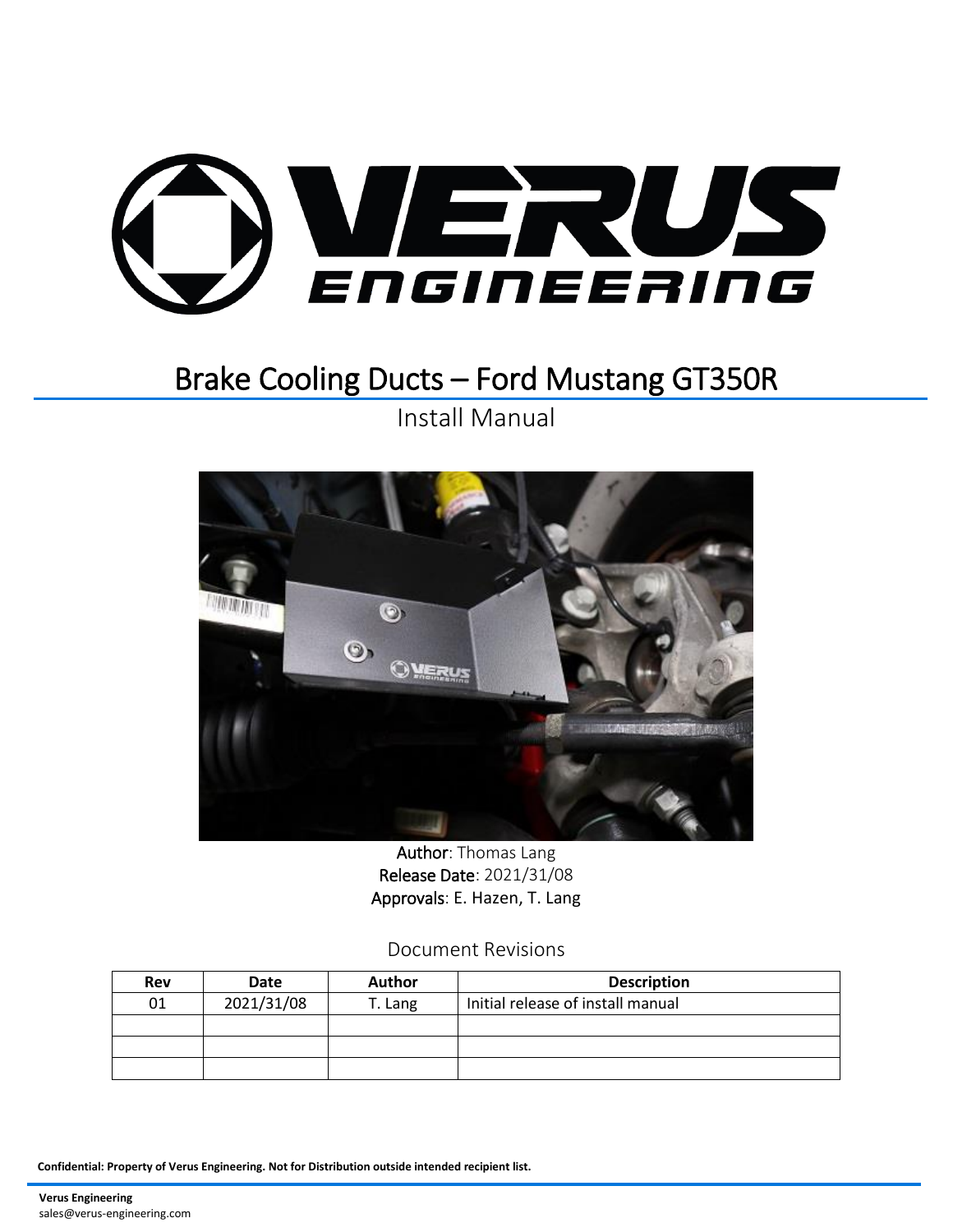

# **CONTENTS**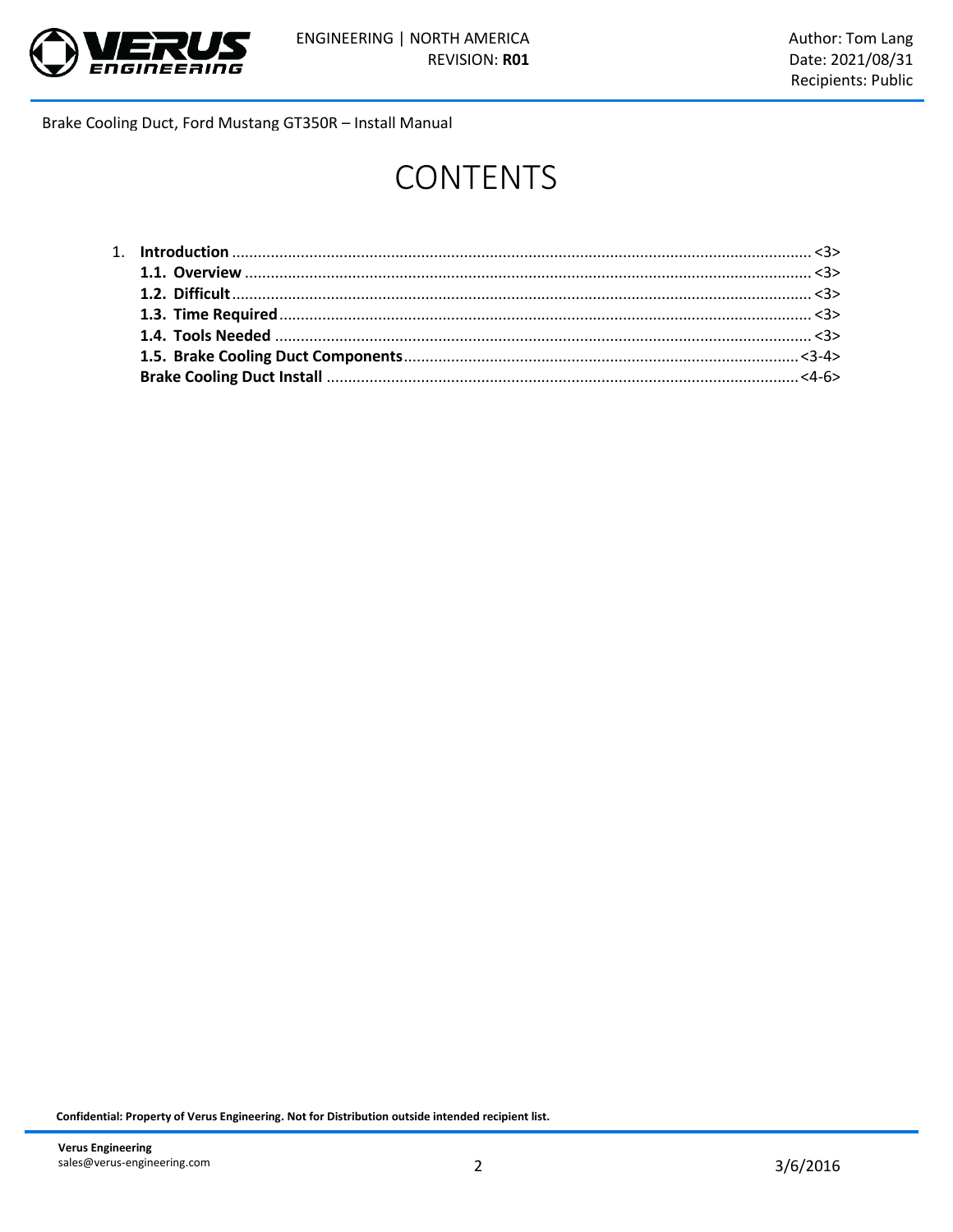

- 1. Introduction
	- **1.1. Overview:** Detailed instructions on installing the Verus Engineering brake cooling ducts for the Ford Mustang GT350R
	- **1.2. Difficulty:** Easy
	- **1.3. Time Required:** 0.5 hour
	- **1.4. Tools Needed:**
	- **1.4.1.** 8mm Wrench
	- **1.4.2.** Ratchet
	- **1.4.3.** 3mm Allen Wrench or Socket



## **1.5. Brake Cooling Duct Components**

- **1.5.1.** (2) Cooling Plate
- **1.5.2.** Hardware Bag
	- **1.5.2.1.** (4) M5 x 0.8 BHCS (Button Head Cap Screw) x 25mm Long, Stainless
	- **1.5.2.2.** (6) M5 Fender Washer, Stainless
	- **1.5.2.3.** (4) M5 x 0.8 Nyloc Nut, Stainless

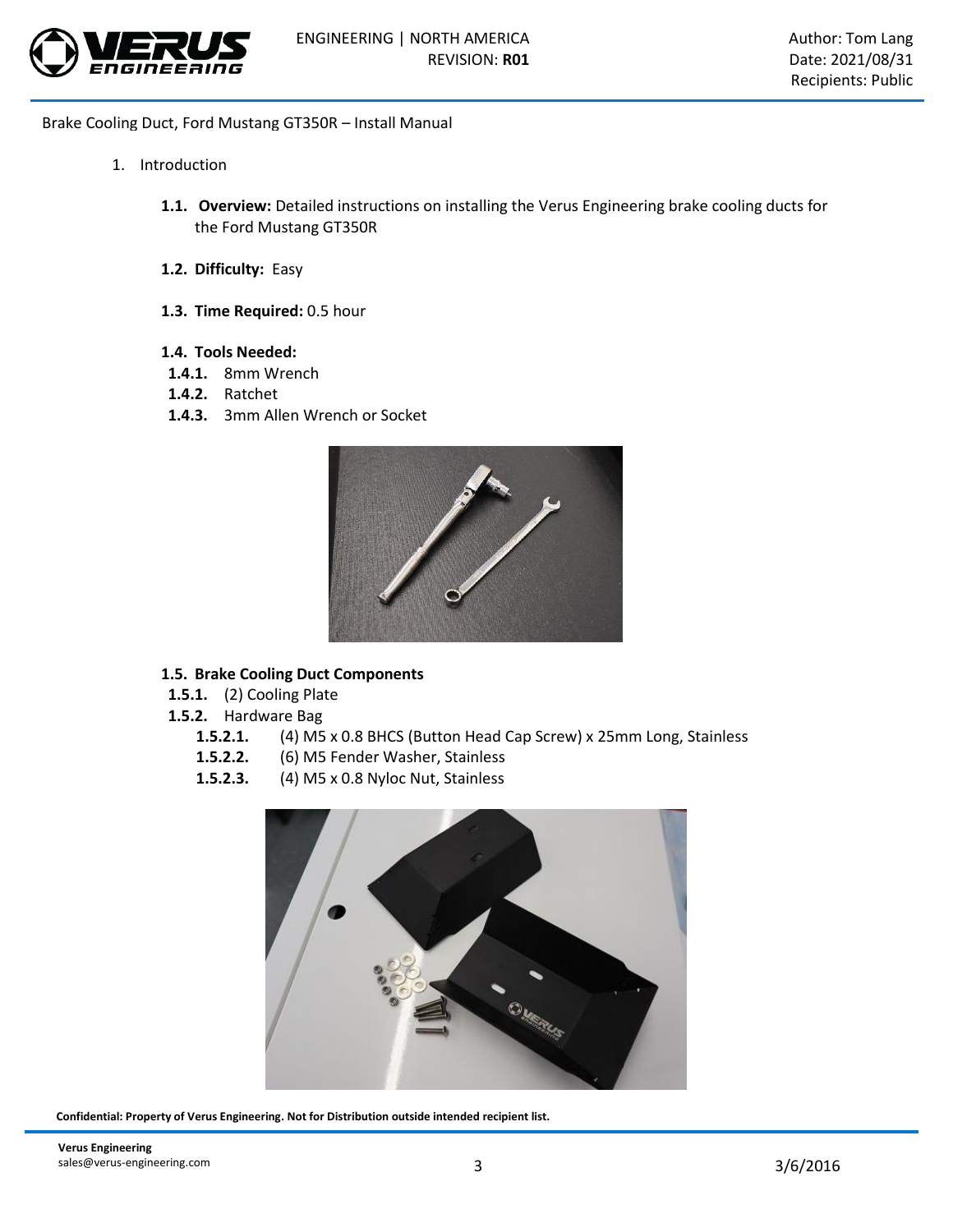

#### **2. Ford Mustang GT350R Brake Cooling Duct Install**

- **2.1.** Verus Engineering is not responsible for damage to you or your vehicle by following this manual and/or installing Verus Engineering products.
- **2.2.** Start by jacking the front of the vehicle up, securing it on jack stands, and removing the front wheels. Some of you may be able to complete the install without removing the wheel. However, this will depend on your dexterity, and removing the wheel will be the easiest way to gain access to the control arm.
- **2.3.** Locate the two holes (approximately 5mm) on the front lower control arm. Refer to the photo below.



2.4. You will want to "hang" the duct on the arm with the top bolt to ease the install process. To do that, start by grabbing one 25mm BHCS, 2x washers, and a nyloc nut and loosely install them through the duct and control arm. Bottom the nut out, but do not tighten!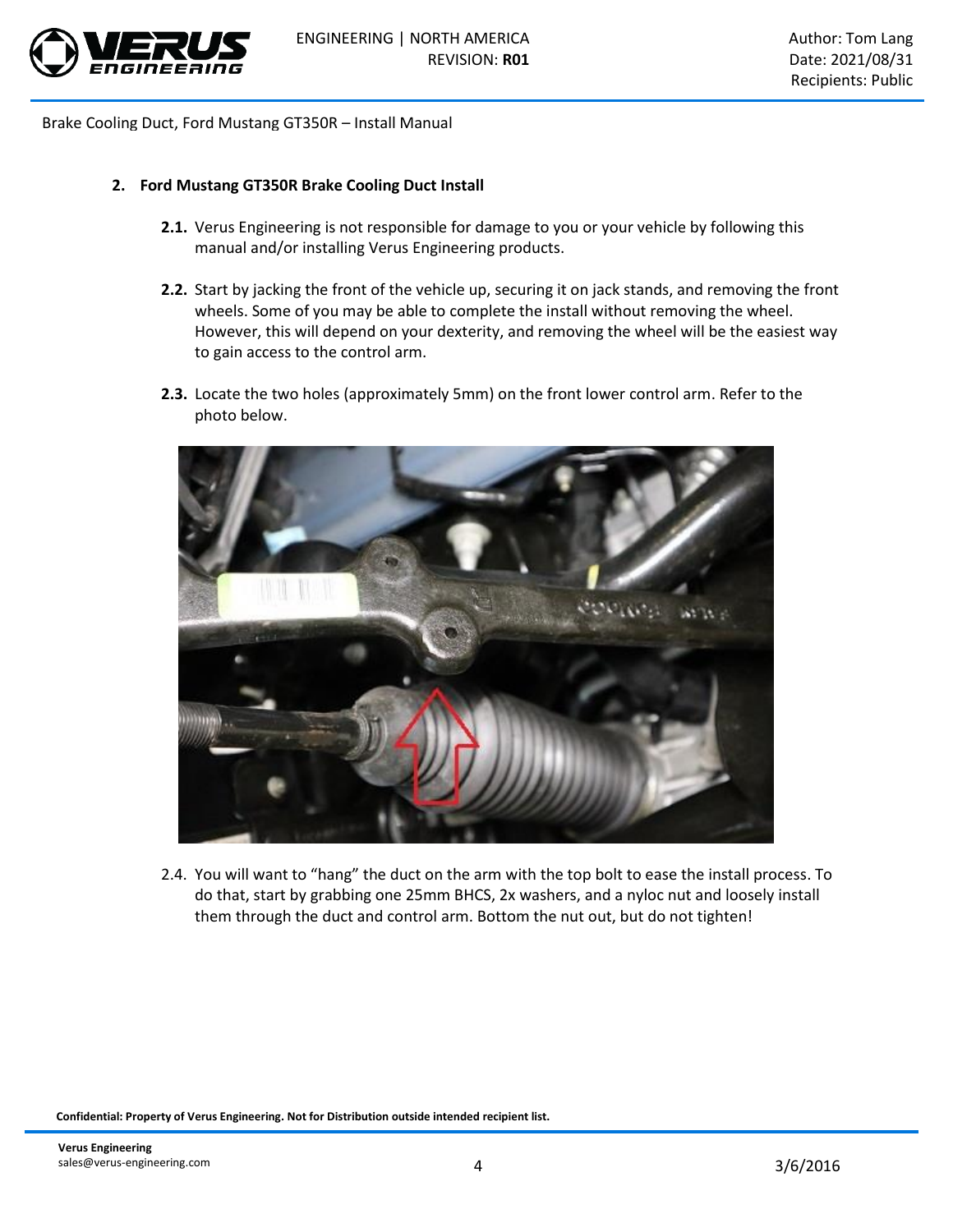



**2.5.** Next, install the bottom bolt using 1x 25mm BHCS, 1x washer, and 1x nyloc nut. This time you will not use a washer on the back of the control arm. Refer to the picture below. Again, do not tighten yet.



**2.6.** You will notice that the ducts are slotted to make sure they clear the various components in the area. Adjust the ducts so that they do not make contact with anything throughout the wheel's sweep. Note that these ducts were made with a stock vehicle in mind. Vehicles with different components installed (i.e., aftermarket wheels and suspension components) may require modification of the duct to fit.